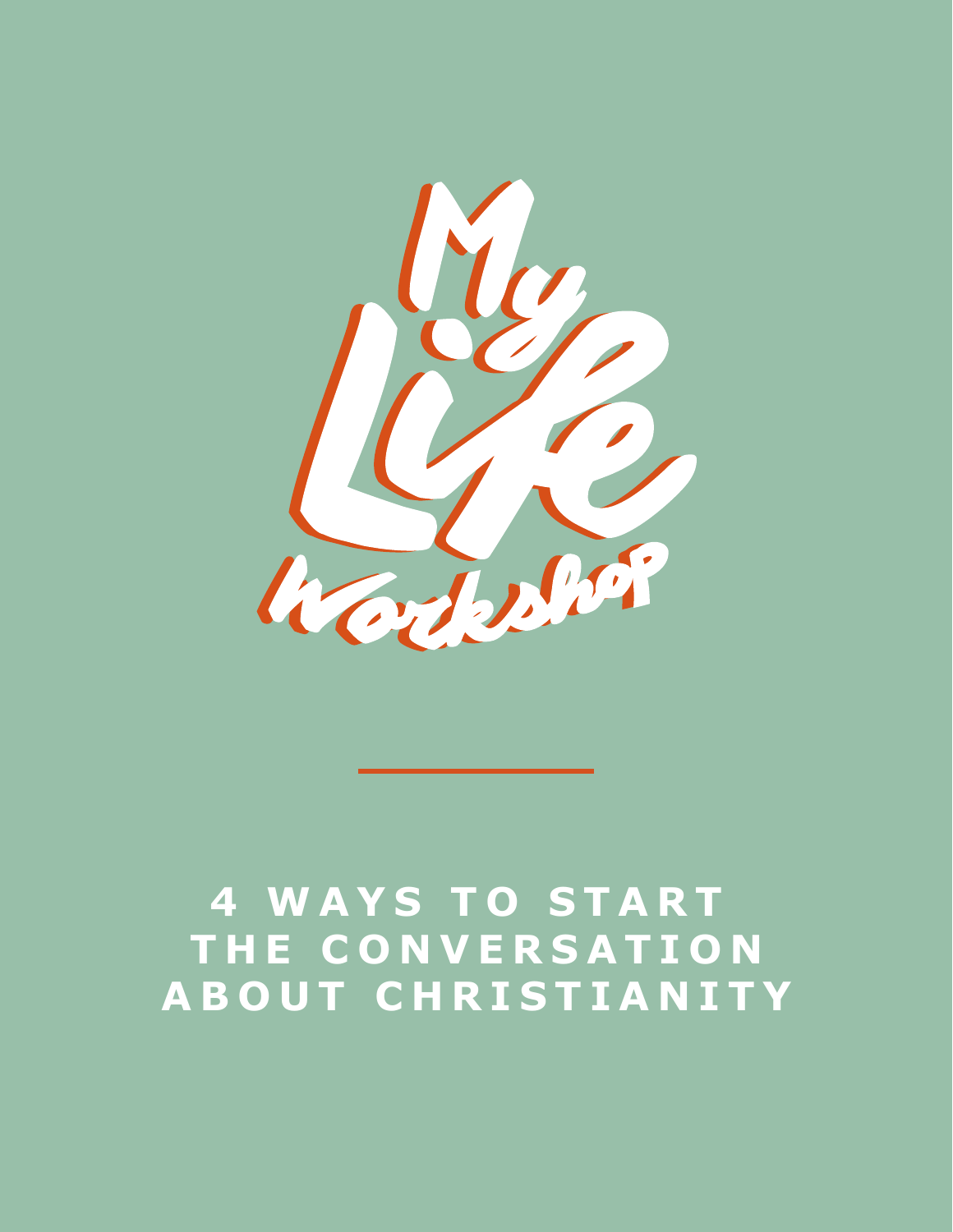#### *It's not difficult to be enthusiastic about sharing your faith - until you realize that those conversations don't start themselves.*

At some point, sharing the Gospel means that you're going to have to start a specific sort of discussion, and that can feel awkward and intimidating. So, I'm sharing my top 4 tips to help you start that conversation about Christianity with others while avoiding some of that intimidation.

### *1* START AT THE BEGINNING

Despite potential hurdles, there is one thing you can say to start a conversation (and friendship) with anyone from anywhere. Across the globe, the most effective thing you can say to start a conversation is hello.

Your hello could initiate the first conversation among many that God uses to draw people to Himself. "Hello" is a small word, but it says, "I see you." And that means something to everyone, no matter who they are.

## *2* USE EVERYDAY EXAMPLES

God governs our world in a way that our everyday life reflects the light and joy of the Gospel in all the strategic places and relationships He places you in. "How was your weekend?" is a common question asked every week, and an easy opportunity to share your faith.

You can talk about the sermon you heard at church, or what you discussed in your Bible study. Or when you're about to eat a meal, explain to the server or the people you're dining with that you are about to pray for your meal and ask, "How can I pray for you?"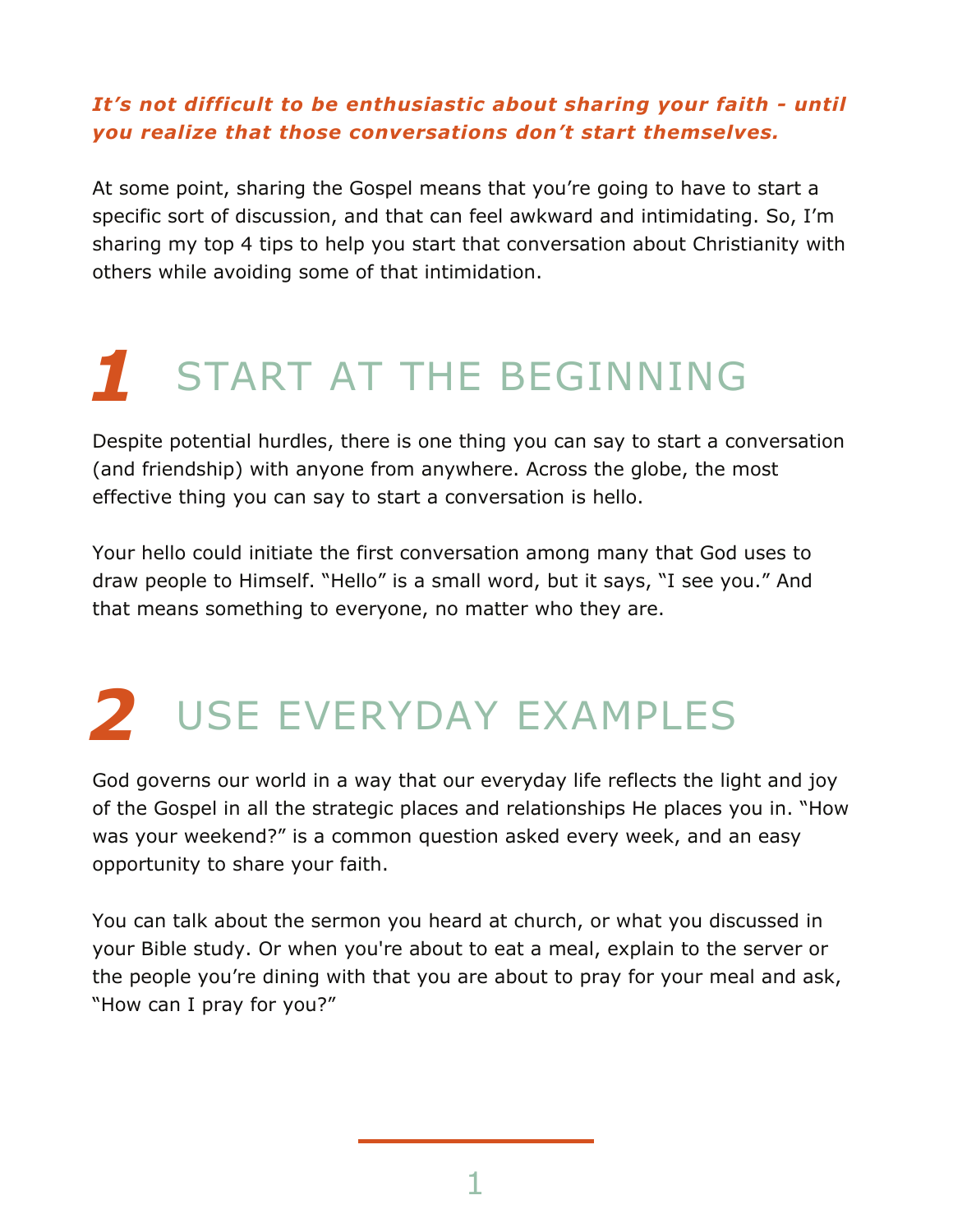# *3* MEET THEIR NEEDS

When we get involved in people's lives by helping neighbors, giving unexpected gifts, bringing people meals, and looking for creative ways to meet needs, it prompts questions and strengthens relationships.

Meeting needs can look like helping someone carry something heavy, holding the door open for them, or paying for their meal or coffee. Those actions speak louder than a thousand words. And, very often, it opens doors for the gospel.

### *4* FOCUS ON THEIR FEELINGS

First, ask them how they are doing and then ask how they are really doing. And then, *listen*.

Some people aren't as intellectually driven as others, but we all cry and laugh. If you want to relate to someone in a way that will strike deeply, it's through emotion. Always return to how they feel about things, by asking questions like:

- "What do you think about that?"
- "How did you come to feel this way?"
- "What's it like for you when that happens?"

Listen attentively and learn where they're at in their spiritual journey and what the next step could be.

*Hopefully, these conversation starters can help you step over that first hurdle, and help you share your faith. Once you do it a couple of times, you'll find that it gets easier.*